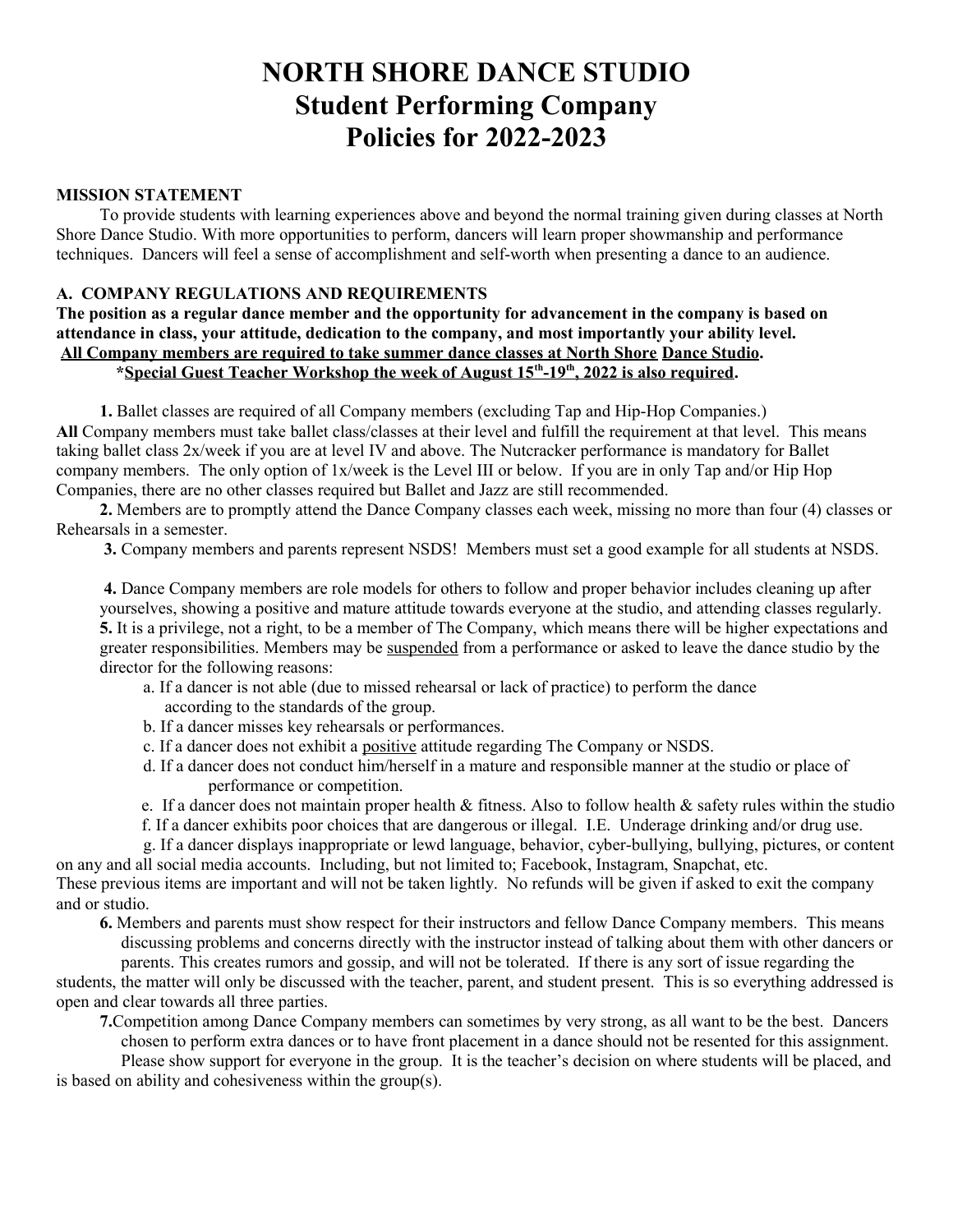**8.**The commitment when you make "The Company" means that Company classes and performances come first, before extra curricular activities such as dance team, cheer leading, and sports activities. Understand that a

rehearsal for an extracurricular activity does not take precedence over a competition or performance.

 Please arrange a release from other organizations to attend company functions. We are not discouraging participation in other activities, but want you to realize the importance of your commitment to

The Company.

 **9.** Extra Dances and Production Numbers. Solos, duets, trios and small group members will be chosen by the directors based on the dancer's ability, audition results, reliability, and dedication to the company. Compatibility with fellow dancers and summer class attendance are also evaluated. **There are additional fees for extras dances.** You will be notified shortly after auditions on who will be participating in an extra dance.

## **B. DRESS CODE**

## **1. Company Dress Code -**

a. All ballet classes: black leotard and pink tights and hair in a bun

- b. Shoes include: Black/tan jazz bootie, nude "foot undeez", black/tan tap shoes, pink canvas split-soled ballet shoes. Final shoe decisions will be made in late fall.
- c. Hair is to be pulled back in a ponytail. A bun is required for all ballet classes.
- d. Complete theatrical make-up is required for all performances.
- e. A Company jacket and black pants must be worn to all outside events.

## **C. COMPETITIONS & PERFORMANCES**

**1**. **Taking part in the competitions is a requirement to being in the Company**.

 Competitions are not optional! All the choreography is finished and it is unfair and rude to expect the teachers and dancers to change everything that has been worked on over the past 6 months in order to accommodate a dancer's absence. You have made a commitment to the Company and we thank you for your consideration to this rule. Once the competition schedule is provided, please mark your calendars.

- **2.** Extra rehearsals may be scheduled prior to a performance.
- **3.** Dancers accepted into the Company may be attending various out-of-town events. All company members are expected to provide their own transportation and meals. When an overnight stay is necessary, lodging will also

need to be accounted for on your own.

**4.** Company members will be attending 3-4 competitions and workshops/conventions in the Midwest area during the year. Competition fees are usually \$40.00-\$150.00, per competition dance, per competition. There are no refunds for any competition fees.

**5.** Company members may also perform for community events, parades, nursing homes, etc. when invited.

### **D. FEES**

**1. Costume Fees:** Each company costume fee is \$115. Additional costume fees may be required if you are chosen for an "extra dance".

**2. Commitment Fee**: A one-time fee of \$300.00 will be due for the 2022 - 2023 season and will need to be turned in upon signing contract and registration. This fee will be applied toward your competition fees. The Commitment Fee is NON-REFUNDABLE.

**3. Departure Fee:** There will be a departure fee of \$300 for any individual who leaves the company at any point during September-June. Contracts need to be taken seriously. Families will be responsible for tuition, costume, and competition fees.

4. **Miscellaneous:** Company Jackets, Jewelry, Make-up, Hair Items, Travel, Food, Lodging. These items will be required for each company member during the season.

## **E. PARENTAL RESPONSIBILITIES**

- **1.** Be sure that your child receives a good nights rest before any concert or performance.
- **2**. Encourage your child to manage their homework time wisely. Dancers are allowed to bring homework to competitions/events, but there is often not a lot of time available for this.
- **3.** Provide transportation for dancers to all rehearsals, classes, competitions, and events.

**4.** Provide your loyalty and support; this is extremely crucial to the success of the Company. If you have a concern please speak with the director immediately instead of discussing it with others. We are open to suggestions, but change can only happen once we know what the issue is. We also encourage parents to attend dance competitions and